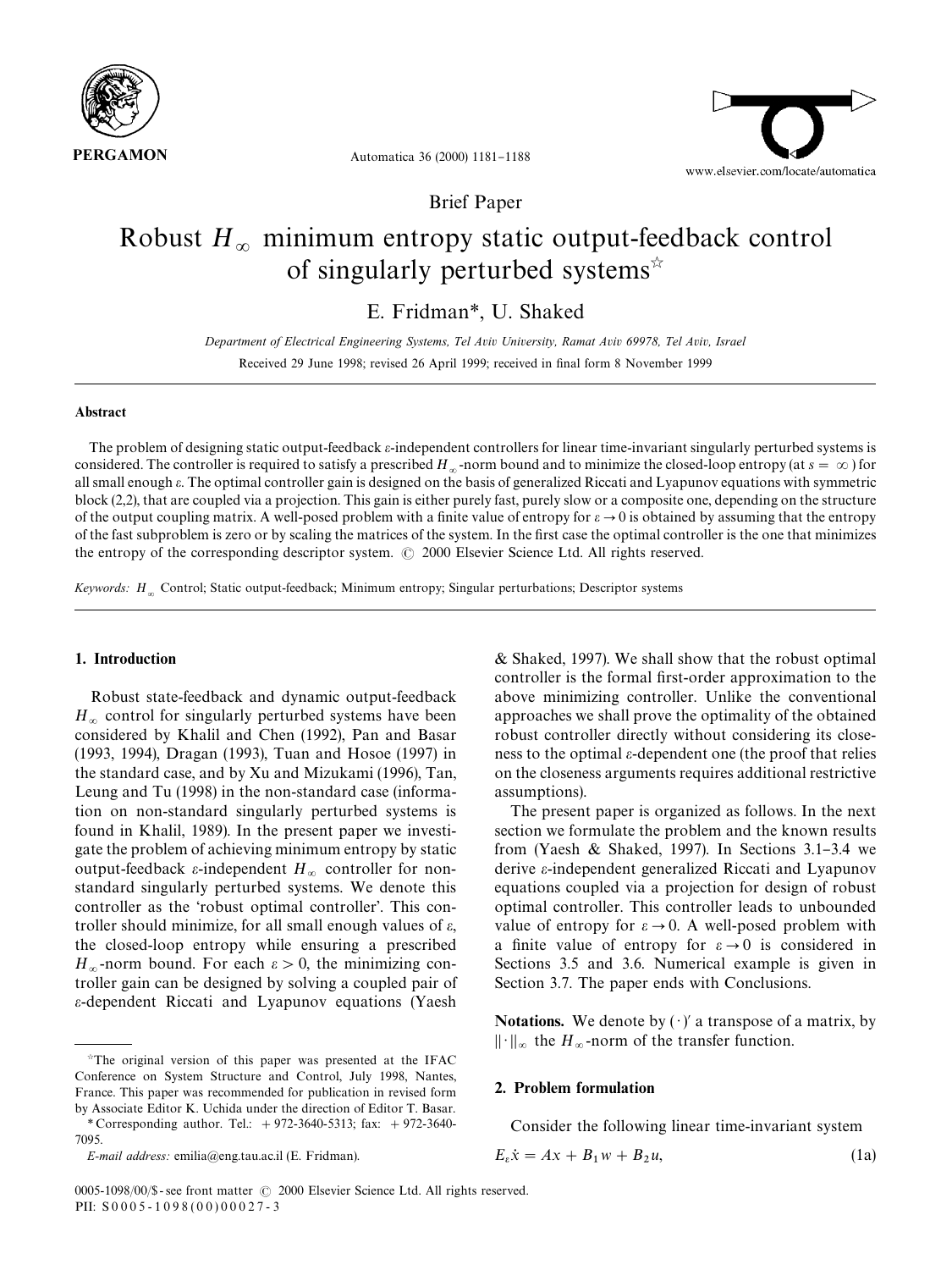(1991)

$$
y = C_2 x,\tag{1b}
$$

$$
z = C_1 x + D_{12} u,\tag{1c}
$$

where

$$
x = \begin{bmatrix} x_1 \\ x_2 \end{bmatrix}, \qquad E_{\varepsilon} = \begin{bmatrix} I_{n_1} & 0 \\ 0 & \varepsilon I_{n_2} \end{bmatrix},
$$

$$
A = \begin{bmatrix} A_{11} & A_{12} \\ A_{21} & A_{22} \end{bmatrix}, \qquad B_{i} = \begin{bmatrix} B_{i1} \\ B_{i2} \end{bmatrix},
$$

 $C_i = [C_{i1} \ C_{i2}], i = 1, 2, x_1 \in R^{n_1}, x_2 \in R^{n_2}, \text{ and where}$  $\varepsilon$  is a small positive scalar parameter. We assume that *C*<sub>2</sub> is of full row rank, and  $D'_{12}[D_{12} C_1] = [R 0], R > 0.$ We note that  $A_{22}$  may be singular.

Denoting by  $T_{zw}$  the transference from the exogenous input *w* to the objective vector *z*, for a given scalar  $\gamma > 0$ , the problem is to find, of all  $\varepsilon$ -independent static outputfeedback controllers  $u = Ky$  that satisfy, for all small enough e,

$$
||T_{z,w}||_{\infty} < \gamma,\tag{2}
$$

the one that minimizes, for small enough  $\varepsilon$ , the entropy of the closed-loop transfer-function matrix

$$
T_{z,w}(s) = T_{z,w}^{K}(s) = (C_1 + D_{12}KC_2)
$$
  

$$
[sE_{\varepsilon} - A - B_2 KC_2]^{-1}B_1,
$$
 (3)

where the entropy is given by

$$
\mathscr{E}(T_{z,w},\gamma) \triangleq -\frac{\gamma^2}{2\pi} \int_{-\infty}^{\infty} \ln \det[I - \gamma^{-2} T_{z,w}^{\sim}(jw) T_{z,w}(jw)] dw,
$$
\n(4)

and where  $T^{\sim}(s) = T'(-s)$ . By minimizing the entropy, we push  $T_{z,w}$  away from the upper bound  $\gamma$  in the magnitude Bode plot. We are thus looking for robust optimal controller gain  $K^*$  for which there is  $\varepsilon_0 > 0$  such that for all  $\varepsilon \in (0, \varepsilon_0]$  (2) is satisfied and

$$
K^* = \underset{K}{\text{argmin}} \ \mathscr{E}(T_{z,w}, \gamma). \tag{5}
$$

We begin by denoting the following:

$$
A_{\varepsilon} = E_{\varepsilon}^{-1} A, \quad B_{i\varepsilon} = E_{\varepsilon}^{-1} B_{i}, \quad \tilde{A} = A + B_{2} K C_{2},
$$

$$
\tilde{A}_{\varepsilon} = E_{\varepsilon}^{-1} \tilde{A}, \quad \tilde{C} = C_{1} + D_{12} K C_{2}.
$$
(6)

It is known (Doyle, Glover, Khargonekar & Francis, 1989) that for each  $\varepsilon > 0$  the matrix  $\overline{A}_{\varepsilon}$  is stable and the transfer-function matrix  $T_{z,w} = \tilde{C}(sI - \tilde{A}_s)^{-1}B_{1s}$  satis-<br>fee (2) iff there exists a matrix  $Y > 0$  that satisfies the transier-tunction matrix  $Y_{z,w} = C(sY - A_{\epsilon}) - D_{1\epsilon}$  satisfies (2) iff there exists a matrix  $X_{\epsilon} \ge 0$  that satisfies the following Riccati equation:

$$
\tilde{A}_{\varepsilon}^{\prime} X_{\varepsilon} + X_{\varepsilon} \tilde{A}_{\varepsilon} + \gamma^{-2} X_{\varepsilon} B_{1\varepsilon} B_{1\varepsilon}^{\prime} X_{\varepsilon} + \tilde{C}^{\prime} \tilde{C} = 0, \tag{7}
$$

so that  $\tilde{A}_{\varepsilon} + \gamma^{-2} B_{1\varepsilon} B'_{1\varepsilon} X_{\varepsilon}$  is asymptotically stable. If so that  $A_{\varepsilon} + \gamma - D_{1\varepsilon} D_{1\varepsilon} A_{\varepsilon}$  is asymptotically stable. If<br>such  $X_{\varepsilon}$  exists, then  $\mathscr{E}(T_{z,w}, \gamma)$  is given by Stoorvogel

$$
\mathscr{E}(T_{z,w},\gamma) = Tr\{B'_{1\epsilon}X_{\epsilon}B_{1\epsilon}\}.
$$
\n(8)

Considering next the following Lyapunov (with respect to  $Y_{\varepsilon}$ ) equation

$$
(A_{\varepsilon} + B_{2\varepsilon}KC_2 + \gamma^{-2}B_{1\varepsilon}B'_{1\varepsilon}X_{\varepsilon})Y_{\varepsilon}+ Y_{\varepsilon}(A'_{\varepsilon} + C'_2K'B'_{2\varepsilon} + \gamma^{-2}X_{\varepsilon}B_{1\varepsilon}B'_{1\varepsilon}) + B_{1\varepsilon}B'_{1\varepsilon} = 0.
$$
\n(9)

It has been shown (Yaesh & Shaked, 1997) that for each  $\epsilon > 0$ , the following gain matrix:

$$
K = K_{\varepsilon} = -R^{-1}B'_{2\varepsilon}X_{\varepsilon}Y_{\varepsilon}C'_{2}(C_{2}Y_{\varepsilon}C'_{2})^{-1},
$$
 (10)

solves the  $H_{\infty}$  minimum entropy static output-feedback control problem. Denote

$$
v_{\varepsilon} = Y_{\varepsilon} C_2 (C_2 Y_{\varepsilon} C_2')^{-1} C_2 = C_2^{\dagger} C_2, \quad v_{\varepsilon \perp} = I - v_{\varepsilon}, \quad (11)
$$

where  $C_2^{\dagger}$  is the right inverse of  $C_2$  (i.e.  $C_2 C_2^{\dagger} = I$ ). It has been also found that  $v_{\varepsilon}^2 = v_{\varepsilon}$ ,  $KC_2 = -R^{-1}B'_{2\varepsilon}X_{\varepsilon}v_{\varepsilon}$ , been also found that  $v_{\varepsilon} = v_{\varepsilon}$ ,  $Kv_{2} =$ <br>and that (7) can be written in the form

$$
A'_{\varepsilon} X_{\varepsilon} + X_{\varepsilon} A_{\varepsilon} + \gamma^{-2} X_{\varepsilon} B_{1\varepsilon} B'_{1\varepsilon} X_{\varepsilon} + C'_{1} C_{1} - X_{\varepsilon} B_{2\varepsilon} R^{-1} B'_{2\varepsilon} X_{\varepsilon} + \nu'_{\varepsilon \perp} X_{\varepsilon} B_{2\varepsilon} R^{-1} B'_{2\varepsilon} X_{\varepsilon} \nu_{\varepsilon \perp} = 0.
$$
 (12)

The above are summarized in the following lemma (Yaesh & Shaked, 1997):

**Lemma 2.1.** *For each*  $\varepsilon > 0$ , *if there exist*  $X_{\varepsilon}, Y_{\varepsilon}$  and  $K_{\varepsilon}$  that exist  $(0)$  (12) with the following momentum  $K_{\varepsilon}$  *that satisfy* (9)–(12) *with the following properties*:

(a)  $X_{\varepsilon} \geq 0$ ,  $C_2 Y_{\varepsilon} C_2' > 0$  and  $A_{\varepsilon} + \gamma^{-2} B_{1\varepsilon} B_{1\varepsilon}' K_1$ (a)  $X_{\varepsilon} \geq 0$ ,  $C_2 T_{\varepsilon} C_2 > 0$  and  $A_{\varepsilon} + \gamma D_{1\varepsilon} D_{1\varepsilon} X_{\varepsilon}$ <br>  $-B_{2\varepsilon} R^{-1} B'_{2\varepsilon} X_{\varepsilon} v_{\varepsilon}$  is stable, then (2) holds and the gain *<sup>K</sup>*<sup>e</sup> *achieves* (5).

Note that for  $v_{\varepsilon\perp} = 0$  (this corresponds to the statefeedback case) (12) and (9) are decoupled Riccati and Lyapunov equations. For  $v_{\varepsilon\perp} \neq 0$  (9)–(12) constitutes a system of modified Riccati and Lyapunov equations coupled via projection that are highly nonlinear in  $X_{\varepsilon}$ ,  $Y_{\varepsilon}$ coupled via projection that are highly nonlinear in  $X_{\varepsilon}$ ,  $Y_{\varepsilon}$ <br>and  $K_{\varepsilon}$ . For each  $\varepsilon$ , this system has been successfully<br>seeking in (Negels  $\mathcal{E}_{\varepsilon}$  Shelted 1997) by equalities the solved in (Yaesh & Shaked, 1997) by applying the homotopy method (Richter, Hodel & Pruet, 1993).

#### 3. Main results

# *3.1. System transformation (diagonalization of <sup>C</sup>*<sup>2</sup> *)*

Since  $C_2$  is of full row rank, we assume, without loss of generality, that  $C_2$  possesses one of the following three forms:

(i)  $C_2 = [\bar{C}_{21}^{\bar{C}_{21}} \bar{C}_{22}^{\bar{C}_{21}}]$ , where  $\bar{C}_{2i}$ ,  $i = 1,2$  are of full row rank, M (ii)  $C_2 = [\bar{C}_3 \ \bar{C}_{22}]$ , where  $\bar{C}_{22}$  is of full row rank, M M (iii)  $C_2 = [\overline{C}_{21} \ 0]$ , where  $\overline{C}_{21}$  is of full row rank.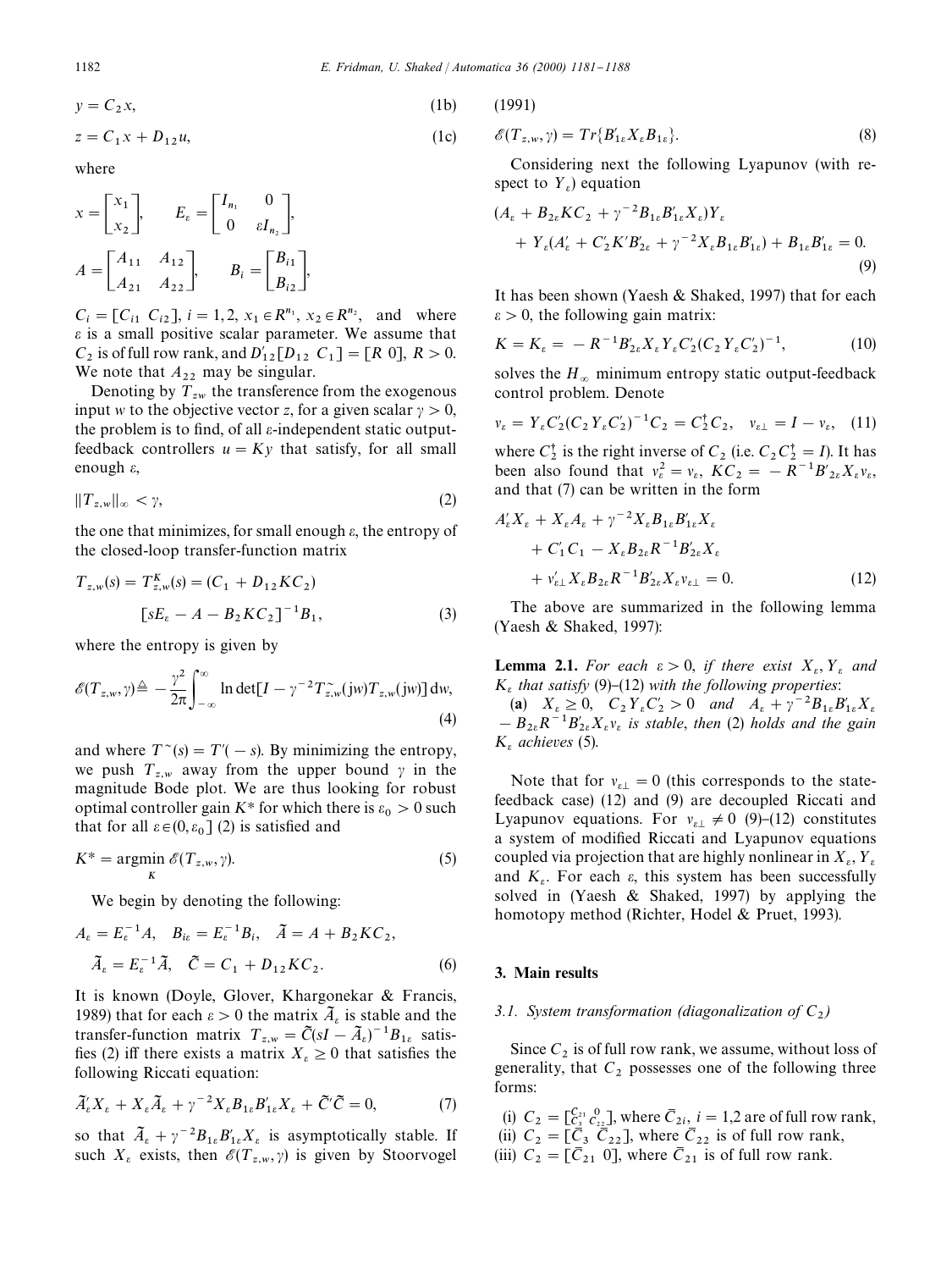Cases (ii) and (iii) are degenerate cases of (i), where (ii) corresponds to  $\overline{C}_{21}$  with zero number of rows, and (iii) corresponds to  $\bar{C}_{22}$  with zero number of rows. Cases (ii) and (iii) physically mean that linear independent combinations of the fast or the slow variables are, respectively, observed.

Let  $C_2$  be in the form of (i) and let  $L$  be a matrix that transforms  $C_2$  to block-diagonal form  $\overline{C}_2$  as follows:

$$
\overline{C}_2 = \begin{bmatrix} \overline{C}_{21} & 0 \\ 0 & \overline{C}_{22} \end{bmatrix} = \begin{bmatrix} \overline{C}_{21} & 0 \\ \overline{C}_3 & \overline{C}_{22} \end{bmatrix} \begin{bmatrix} I & 0 \\ L & I \end{bmatrix} . \tag{13}
$$

We introduce the following nonsingular transformation of the state variables:

$$
\bar{x}_1 = x_1, \quad \bar{x}_2 = x_2 - Lx_1, \quad \bar{x} = col{\{\bar{x}_1, \bar{x}_2\}}.
$$
 (14)

Then, from  $(1a)$ – $(1c)$ ,  $(14)$  and  $(13)$ , we obtain the following system for  $\bar{x}$ :

 $\dot{\bar{x}} = \bar{A}_{\varepsilon} \bar{x} + \bar{B}_{1\varepsilon} w + \bar{B}_{2\varepsilon}$  $(15a)$ 

$$
y = \overline{C}_2 \overline{x}, \tag{15b}
$$

$$
z = \overline{C}_1 \overline{x} + D_{12} u,\tag{15c}
$$

where  $\bar{A}_{i1} = A_{i1} + A_{i2}L$ ,  $i = 1, 2$  and

$$
\bar{A}_{\varepsilon} = \begin{bmatrix} \bar{A}_{11} & A_{12} \\ \varepsilon^{-1} \bar{A}_{21} - L \bar{A}_{11} & \varepsilon^{-1} A_{22} - L A_{12} \end{bmatrix},
$$
\n
$$
\bar{B}_{i\varepsilon} = \begin{bmatrix} B_{i1} \\ \varepsilon^{-1} B_{i2} - L B_{i1} \end{bmatrix},
$$
\n
$$
\bar{C}_{1} = [\bar{C}_{11} \quad \bar{C}_{12}] = C_{1} \begin{bmatrix} I & 0 \\ L & I \end{bmatrix}.
$$

Since the closed-loop transfer-function matrix  $T_{zw}$  of the new system of  $(15a)$ – $(15c)$  is identical to the one defined by (3), the robust optimal control law  $u = Ky$  for the  $H_{\infty}$  minimum entropy control of (15a)–(15c) is also optimal for the original system. For the system of  $(15a)$ – $(15c)$  the optimal controller is derived by solving the coupled equations of  $(12)$ ,  $(9)$  and  $(10)$ , where

$$
A_{\varepsilon} = \bar{A}_{\varepsilon}, \quad B_{i\varepsilon} = \bar{B}_{i\varepsilon}, \quad C_{i} = \bar{C}_{i}, \quad i = 1, 2. \tag{16}
$$

*3.2. Generalized* e*-independent Riccati and Lyapunov equations*

Denote

$$
E = \begin{bmatrix} I_{n_1} & 0 \\ 0 & 0 \end{bmatrix},\tag{17a}
$$

$$
\bar{A} = A \begin{bmatrix} I & 0 \\ L & I \end{bmatrix}, \tag{17b}
$$

$$
\tilde{A} = [\bar{A} + B_2 K \bar{C}_2],\tag{17c}
$$

$$
\tilde{A} = \begin{bmatrix} \tilde{A}_{11} & \tilde{A}_{12} \\ \tilde{A}_{21} & \tilde{A}_{22} \end{bmatrix},
$$
\n(17d)

$$
\tilde{C} = [\bar{C}_1 + D_{12} K \bar{C}_2] = [\tilde{C}_1 \quad \tilde{C}_2]. \tag{17e}
$$

With Riccati and Lyapunov equations (7) and (9) with (16) we associate (similarly to Tan et al., 1998) the following generalized Riccati and Lyapunov equations:

$$
\tilde{A}'X + X'\tilde{A} + \gamma^{-2}X'B_1B'_1X + \tilde{C}'\tilde{C} = 0,
$$
\n(18)  
\n
$$
(\bar{A} + B_2K\bar{C}_2 + \gamma^{-2}B_1B'_1X)Y
$$
\n
$$
+ Y'(\bar{A}' + \bar{C}'_2K'B'_2 + \gamma^{-2}X'B_1B'_1) + B_1B'_1 = 0,
$$
\n(19)  
\nwhere

where

$$
X = \begin{bmatrix} X_1^{(0)} & 0\\ X_2^{(0)} & X_3^{(0)} \end{bmatrix},
$$
 (20a)

$$
Y = \begin{bmatrix} Y_1^{(0)} & 0 \\ Y_2'^{(0)} & Y_3^{(0)} \end{bmatrix},\tag{20b}
$$

$$
K = [K_1^{(0)} \quad K_2^{(0)}],\tag{20c}
$$

$$
X_1^{(0)} = X_1^{(0)} \ge 0,
$$
\n(20d)

$$
X_3^{(0)} = X_3^{(0)} \ge 0,
$$
\n(20e)

$$
Y_1^{(0)} = Y_1^{(0)}, \tag{20f}
$$

$$
Y_3^{(0)} = Y_3^{(0)}.
$$
 (20g)

Consider

$$
K = -R^{-1}B_2'XY\overline{C}_2'(\overline{C}_2'Y\overline{C}_2')^{-1}.
$$
 (21)

Denoting

$$
v = Y\overline{C}_2'(\overline{C}_2 Y \overline{C}_2')^{-1} \overline{C}_2, \quad v_{\perp} = I - v.
$$
 (22)

we find that 
$$
v^2 = v
$$
 and (18) can be written in the form

$$
\bar{A}'X + X'\bar{A} + \gamma^{-2}X'B_1B'_1X + \bar{C}'_1\bar{C}_1
$$
  
- X'B\_2R<sup>-1</sup>B'\_2X + v'\_1X'B\_2R<sup>-1</sup>B'\_2Xv\_1 = 0. (23)

# *3.3. Fast and slow subsystems*

Expanding (21) and noting that

$$
(\bar{C}_2 Y \bar{C}'_2)^{-1} = \begin{bmatrix} (\bar{C}_{21} Y_1^{(0)} \bar{C}'_{21})^{-1} & 0 \\ M' & (\bar{C}_{22} Y_3^{(0)} \bar{C}'_{22})^{-1} \end{bmatrix},
$$
  
\n
$$
M = -(\bar{C}_{21} Y_1^{(0)} \bar{C}'_{21})^{-1} \bar{C}_{21} Y_2^{(0)} \bar{C}'_{22} (\bar{C}_{22} Y_3^{(0)} \bar{C}'_{22})^{-1},
$$
\n(24a)

we find

$$
K_1^{(0)} = -\{R^{-1}[B'_{21}X_1^{(0)}Y_1^{(0)} + B'_{22}(X'_2^{(0)}Y_1^{(0)} + X_3^{(0)}Y'_2^{(0)})] + K_2^{(0)}\bar{C}_{22}Y'_2^{(0)}\}\bar{C}'_{21}(\bar{C}_{21}Y_1^{(0)}\bar{C}'_{21})^{-1},
$$
\n(25)

$$
K_2^{(0)} = -R^{-1}B'_{22}X_3^{(0)}Y_3^{(0)}\bar{C}'_{22}(\bar{C}_{22}Y_3^{(0)}\bar{C}'_{22})^{-1}.
$$
 (26)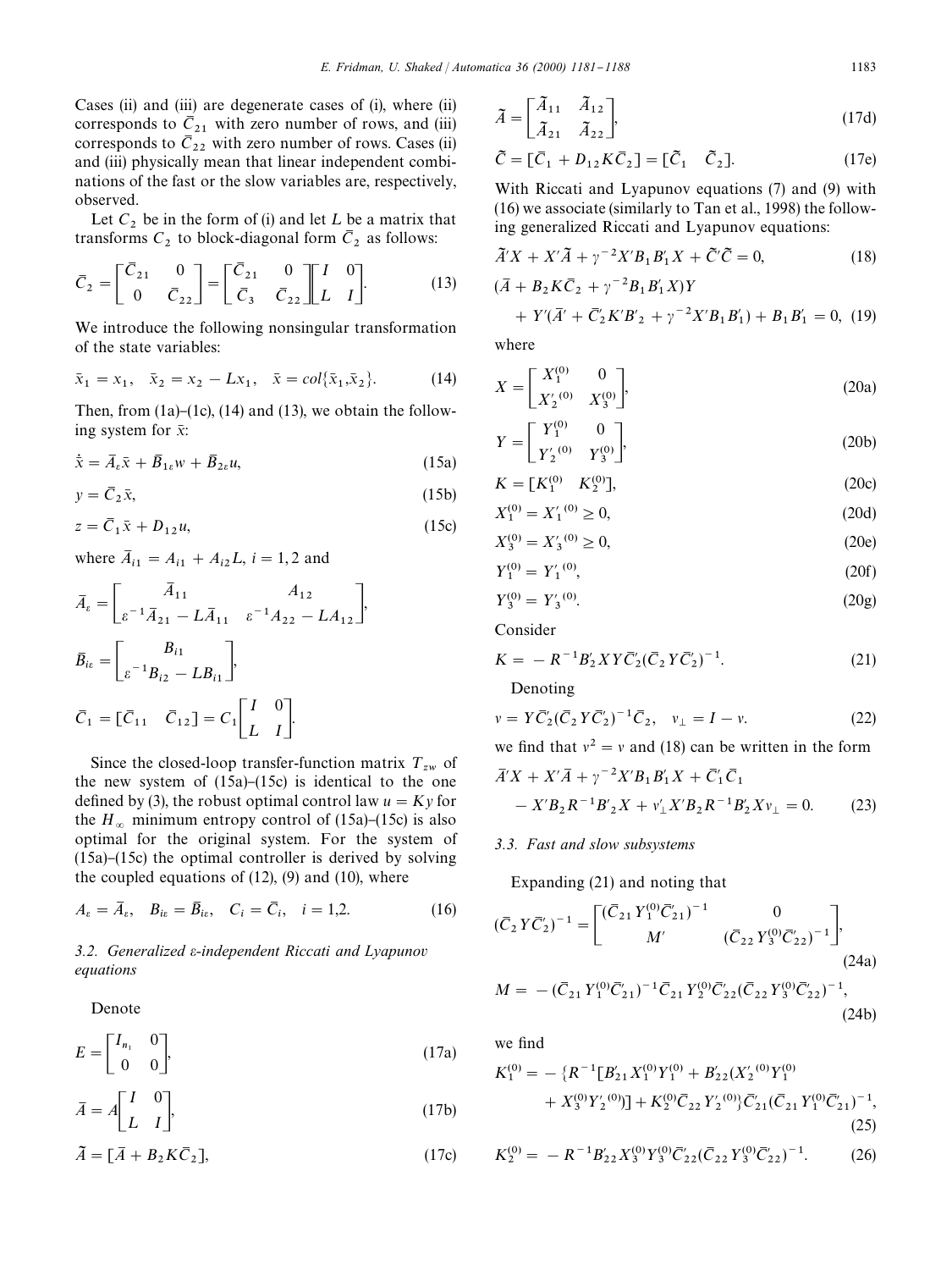From (18) and (19) we obtain the following fast equations (Tan et al., 1998):

$$
\tilde{A'}_{22}X_3^{(0)} + X_3^{(0)}\tilde{A}_{22} + \tilde{C}_2'\tilde{C}_2 + \gamma^{-2}X_3^{(0)}B_{12}B'_{12}X_3^{(0)} = 0,
$$
\n(27a)

$$
F_{22}Y_3^{(0)} + Y_3^{(0)}F'_{22} + B_{12}B'_{12} = 0.
$$
 (27b)

where

$$
F_{22} = A_{22} + \gamma^{-2} B_{12} B'_{12} X_3^{(0)} + B_{22} K_2^{(0)} \overline{C}_{22}.
$$
  
We write (27a) in the form  

$$
A'_{22} X_3^{(0)} + X_3^{(0)} A_{22} + \gamma^{-2} X_3^{(0)} B_{12} B'_{12} X_3^{(0)}
$$

$$
- X_3^{(0)} B_{22} R^{-1} B'_{22} X_3^{(0)} + v'_{f\perp} X_3^{(0)} B_{22} R^{-1} B'_{22} X_3^{(0)} v_{f\perp}
$$

$$
+ \overline{C}'_{12} \overline{C}_{12} = 0,
$$

$$
v_f = Y_3^{(0)} \overline{C}'_{22} (\overline{C}_{22} Y_3^{(0)} \overline{C}'_{22})^{-1} \overline{C}_{22}, \quad v_{f\perp} = I - v_f. \tag{28}
$$

Assume that

A1. The system of coupled equations  $(19)$ ,  $(21)$ – $(23)$  has a solution  $X, Y, K$  of (20) with the following properties: (**b**)  $X_3^{(0)} \ge 0$ ,  $\overline{C}_{22} Y_3^{(0)} \overline{C}_{22} > 0$  and  $F_{22}$ , where  $K_2^{(0)} \overline{C}_{22}$ (a)  $X_3 \ge 0$ ,  $C_{22}I_3 \ge 2$  is stable,<br>  $= -R^{-1}B'_{22}X_3^{(0)}v_{f\perp}$ , is stable,<br>  $\therefore X_{10}^{(0)} > 0$ ,  $\overline{S} = X_{10}^{(0)}\overline{S'}$ ,  $\therefore$  0,  $\frac{1}{2}E^{-1} = 2R_1N_1N_2$ (c)  $X_1^{(0)} \ge 0$ ,  $\overline{C}_{21} \overline{Y}_1^{(0)} \overline{C}_{21}' > 0$  and  $[E, \overline{A} + \gamma^{-2}B_1B_1'X_1']$  $-B_2 R^{-1} B_2' X v_{\perp}$  is stable.

Remark 3.1. The second property of (b) implies that  $B_{12} \neq 0$  (otherwise  $Y_3^{(0)} = 0$ ).

The system of coupled equations (26), (27b) and (28) provides a solution to the  $H_{\infty}$  mininimum entropy static output-feedback control problem for the *fast subsystem*:

$$
\begin{aligned} \dot{\bar{x}}_2 &= A_{22}\bar{x}_2 + B_{12}w + B_{22}u, \quad y_2 = \bar{C}_{22}\bar{x}_2, \\ z_2 &= \bar{C}_{12}\bar{x}_2 + D_{12}u. \end{aligned} \tag{29}
$$

The optimal controller for (29)  $u_f = K_2^{(0)}\overline{C}_{22}\overline{x}_2$  leads to the stable matrix  $A_{22}$  and to the minimum value of entropy

$$
\mathscr{E}_f = Tr\{B'_{12}X_3^{(0)}B_{12}\}.
$$
\n(30)

The *slow subsystem* is the descriptor one

$$
E\dot{\overline{x}} = \overline{A}\overline{x} + B_1 w + B_2 u, \quad y = \overline{C}_2 \overline{x},
$$
  

$$
z = \overline{C}_1 \overline{x} + D_{12} u.
$$
 (31)

It will be shown in Section 3.5 that the system of generalized Riccati and Lyapunov equations coupled by projection  $(19)$ ,  $(21)$ – $(23)$  provide the optimal solution to (31), if  $\mathscr{E}_f = 0$ .

#### *3.4. Robust optimal controller design*

We now are in a position to state our main result  $-$  the design of  $\varepsilon$ -independent robust optimal controller gain  $K^*$ :

**Theorem 3.1.** *Given*  $\gamma > 0$ *, for*  $C_2$  *of the forms* (i)–(iii) *we have correspondingly the following results*:

(i) *Under* **A1**  $K^* = K$  *is the robust optimal gain. The robust optimal controller*  $u^* = K^*C_2x$   $(u^* = K^*\overline{C}_2\overline{x})$ *leads* (1) (15) *for all small enough values of* e, *to the*  $H_{\infty}$ -norm bound of  $\gamma$  *and to the following minimum value of entropy*:

$$
\mathcal{E}^* = \varepsilon^{-1} \mathcal{E}_f + Tr\{B'_{11} X_1^{(0)} B_{11} + 2B'_{12} X_2^{(0)} B_{11} + B'_{12} X_3^{(1)} B_{12}\} + O(\varepsilon),
$$
 (32)

*where*  $\mathcal{E}_f$  *is defined in* (30), *and*  $X_3^{(1)}$  *is a solution of the following Lyapunov equation*:

$$
F'_{22}X_3^{(1)} + X_3^{(1)}F_{22} + \tilde{A}'_{12}X_2^{(0)} + X'_2^{(0)}\tilde{A}_{12}
$$
  
+  $\gamma^{-2}X_3^{(0)}B_{12}B'_{11}X_2^{(0)} + \gamma^{-2}X'_2^{(0)}B_{11}B'_{12}X_3^{(0)} = 0.$  (33)

(ii) *Assume that there exists a solution to the fast equations* (26), (27b) *and* (28), *with the properties of* (b), *and there exists a solution to the generalized Riccati equation* (18), *where*  $K = K_2^{(0)}$  *of* (26), *such that*  $[E, \bar{A} + \gamma^{-2}B_1B_1'X]$  *is stable. Then,*  $K^* = K_2^{(0)}$  *and the robust optimal controller*  $u^* = K_2^{(0)}[\bar{C}_3 x_1 + \bar{C}_2 x_2]$  $(u^* = K_2^{(0)}\overline{C}_{22}\overline{x}_2)$  *leads* (1) (15), *for all small enough*  $\varepsilon$ , *to the*  $H_{\infty}$  *norm bound*  $\gamma$  *and to the minimum value of entropy given by* (32).

(iii) *Assume that* (27a) *with*  $\tilde{A}_{22} = A_{22}$  *has a solution*  $X_3^{(0)} \ge 0$  *such that*  $A_{22} + \gamma^{-2}B_{12}B'_{12}X_3^{(0)}$  *is stable and assume that there exists a solution to the Eqs.*  $(19)$ ,  $(21)$ – $(23)$ *with the properties of* (c). *Then*,  $K^* = K_1^{(0)}$  *and the slow controller*  $u^* = K_1^{(0)} \overline{C}_{21} x_1$  *leads* (1) *to the*  $H_{\infty}$ -*norm bound of*  $\gamma$  *and to the minimum entropy of* (32).

Proof. Similarly to Yaesh and Shaked (1997), minimizing (8) with respect to *K* can be performed by forming the following Lagrangian:

$$
\mathcal{L}(K, X_{\varepsilon}, Y_{\varepsilon}) \triangleq Tr\{\bar{B}_{1\varepsilon}' X_{\varepsilon} \bar{B}_{1\varepsilon} + [\tilde{A}_{\varepsilon}' X_{\varepsilon} + X_{\varepsilon} \tilde{A}_{\varepsilon}\n+ X_{\varepsilon} \bar{B}_{1\varepsilon} \bar{B}_{1\varepsilon}' X_{\varepsilon} + \bar{C}_{1}' \bar{C}_{1}\n+ \bar{C}_{2}' K' R K \bar{C}_{2}] Y_{\varepsilon} \}.
$$
\n(34)

The stationarity of (8) with respect to  $X_{\varepsilon}$  requires that  $\partial \mathcal{L}/\partial X_{\epsilon} = 0$  that implies (9). As in Yaesh and Shaked (1997) we obtain that the part of  $L$  that depends on *K* is given by  $Tr{T_3}$ , where

$$
T_3 = [K(\bar{C}_2 Y_\varepsilon \bar{C}_2')^{1/2} + R^{-1} \bar{B}_{2\varepsilon}' X_\varepsilon Y_\varepsilon \bar{C}_2' (\bar{C}_2 Y_\varepsilon \bar{C}_2')^{-1/2}]'
$$
  

$$
R[K(\bar{C}_2 Y_\varepsilon \bar{C}_2')^{1/2} + R^{-1} \bar{B}_{2\varepsilon}' X_\varepsilon Y_\varepsilon \bar{C}_2' (\bar{C}_2 Y_\varepsilon \bar{C}_2')^{-1/2}].
$$

Note that  $T_3 \ge 0$ . Since the generalized Riccati equations (18) has a stabilizing solutions (in the sense of Tan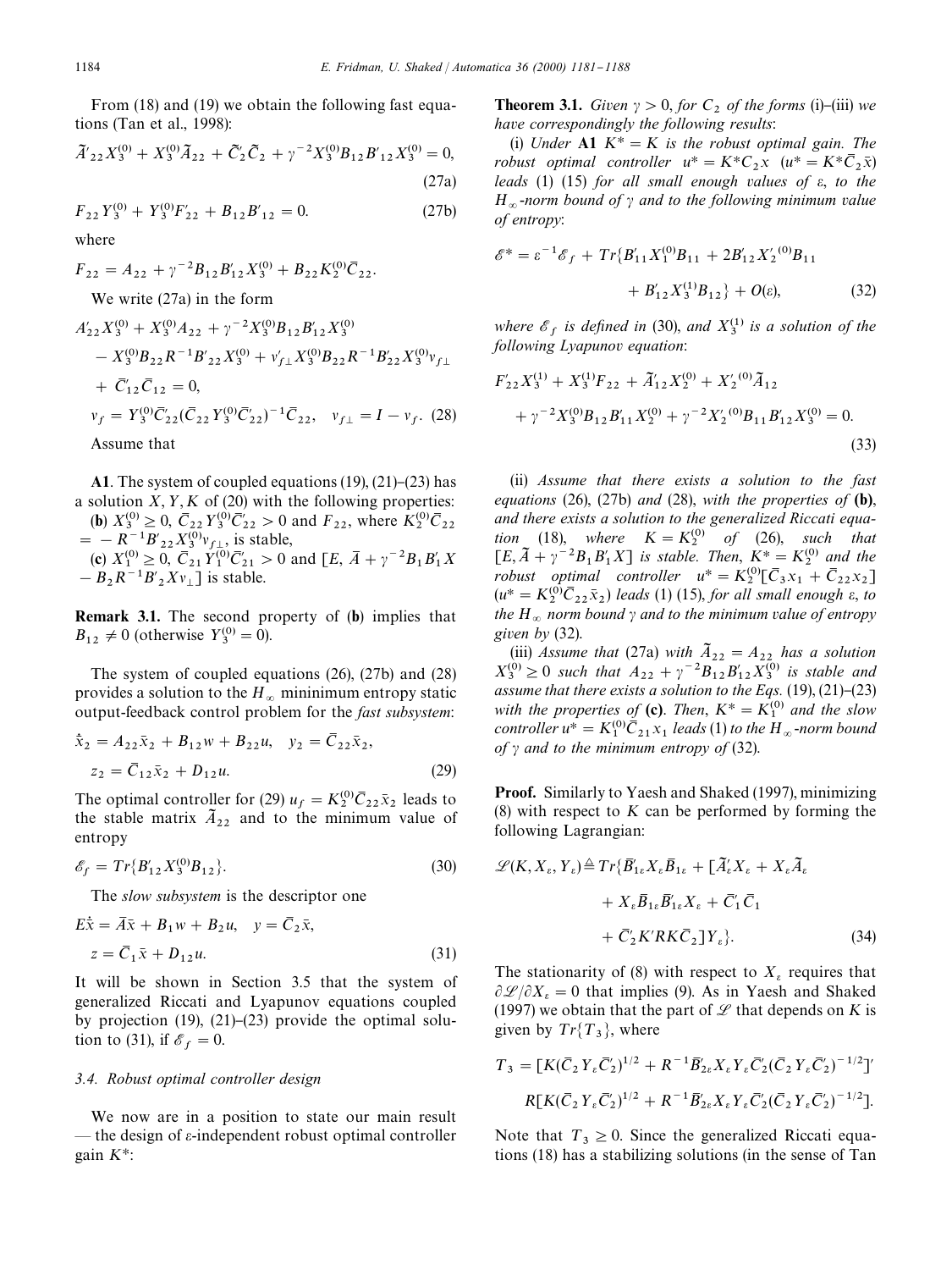et al., 1998), then by implicit function theorem the fullorder Riccati equation (7) with  $K = [K_1^{(0)} K_2^{(0)}]$  has a stabilizing solution and by standard arguments

$$
X_{\varepsilon} = \begin{bmatrix} X_1^{(0)} + O(\varepsilon) & \varepsilon X_2^{(0)} + O(\varepsilon^2) \\ \varepsilon X_2^{(0)} + O(\varepsilon^2) & \varepsilon X_3^{(0)} + \varepsilon^2 X_3^{(1)} + O(\varepsilon^3) \end{bmatrix},
$$
 (35a)

$$
Y_{\varepsilon} = \begin{bmatrix} Y_1^{(0)} + O(\varepsilon) & Y_2^{(0)} + O(\varepsilon) \\ Y_2^{(0)} + O(\varepsilon) & \varepsilon^{-1} Y_3^{(0)} + O(1) \end{bmatrix}.
$$
 (35b)

Substituting (35b) in  $\overline{C}_2 Y_{\epsilon} \overline{C}'_2$  we obtain that for all Substituting (550) in  $C_2 T_{\epsilon} C_2$  we obtain that for<br>small enough  $\epsilon$  the matrix  $\overline{C}_2 Y_{\epsilon} \overline{C}'_2$  is invertible and

$$
(\bar{C}_2 Y_{\varepsilon} \bar{C}'_2)^{-1}
$$
\n
$$
= \begin{bmatrix}\n(\bar{C}_{21} Y_1^{(0)} \bar{C}'_{21})^{-1} + O(\varepsilon) & \varepsilon M + O(\varepsilon^2) \\
\varepsilon M' + O(\varepsilon^2) & \varepsilon (\bar{C}_{22} Y_3^{(0)} \bar{C}'_{22})^{-1} + O(\varepsilon^2)\n\end{bmatrix} (36)
$$

where  $M$  is given by (24b). In cases (ii) and (iii) we find, that  $\overline{C}_2 Y_{\varepsilon} \overline{C}'_2$  is invertible and

and

$$
(\bar{C}_2 Y_{\varepsilon} \bar{C}'_2)^{-1} = (\bar{C}_{21} Y_1^{(0)} \bar{C}'_{21})^{-1} + O(\varepsilon),
$$

 $(\bar{C}_2 Y_{\varepsilon} \bar{C}'_2)^{-1} = \varepsilon (\bar{C}_{22} Y_3^{(0)} \bar{C}'_{22})^{-1} + O(\varepsilon^2)$ 

correspondingly. We obtain that  $K^* = K$  of (21) leads (15) (and thus (1)) to  $H_{\infty}$ -norm bound of  $\gamma$  and minimizes to  $O(\varepsilon)$  the value of  $Tr{T_3}$ , for all small enough  $\varepsilon$ . Expanding (8) in the powers of  $\varepsilon$  and applying (35) we obtain (32).  $\Box$ 

We summarize in the *algorithm* the design of the robust optimal controller gain in the general case (i): find  $X, Y$ and  $K$  of (20) with properties (b) and (c) by solving the coupled system of equations  $(19)$ ,  $(21)-(23)$ . Then  $K^* = K$ .

**Remark 3.2.** For  $v_{\perp} = 0$  (23) and (19) are the well-known generalized Riccati and Lyapunov equations (for their solution see, e.g., Tan et al., 1998). For  $v_{\perp} \neq 0$  the system of  $(19)$ ,  $(21)$ – $(23)$  constitutes a set of highly nonlinear coupled equations with respect to  $X$ ,  $Y$  and  $K$ . One way of solving this system is to use the homotopy method (Richter et al., 1993).

Remark 3.3. It follows from the proof of the theorem that  $K^*$  defined by (20c), (25) and (26) is the formal  $O(\varepsilon)$ approximation to the optimal gain  $K<sub>s</sub>$  of (10).

Remark 3.4. In the case (ii) (in the case (iii)), where the linear independent combinations of the fast (slow) variables are observed, the robust optimal gain is purely fast (slow). Note that unlike Kokotovic, Khalil & O'Reilly (1986, Chapter 3), our static output-feedback control in the case, which is based on the slow model, is robust, in the sense that it cannot destabilize the original system. This is due to the structure (iii) of  $C_2$  with  $C_2 x = \overline{C}_{21} x_1$ .

**Remark 3.5.** Note that if  $\mathcal{E}_f \neq 0$  the value of  $\mathcal{E}^*$  approaches infinity for  $\varepsilon \to 0$  (see (32)), but still for all small values of  $\varepsilon$  the controller gain  $K^*$  minimizes the value of entropy among all static output-feedback controllers satisfying (2). A well-posed problem is obtained by assuming  $\mathscr{E}_f = 0$  or by scaling. We treat these cases in the next subsections.

#### *3.5. Descriptor system approach to a well-posed problem*

In this subsection we assume that  $\mathscr{E}_f$  given by (30) equals zero. A zero  $\mathscr{E}_f$  is encountered, for example when  $B_{12} = 0$  (no disturbances in the fast equation) or when  $C_{12} = 0$  with stable matrix  $A_{22}$  (no fast variables in the objective vector *z*).

**Lemma 3.1.** *If*  $\mathcal{E}_f = 0$ , *then the following relations hold*:

$$
B'_{12}X_3^{(0)} = 0,\t\t(37a)
$$

$$
\tilde{C}_2 \tilde{A}_{22}^{-1} B_{12} = 0, \tag{37b}
$$

$$
\tilde{C}_2 B_{12} = 0,\t\t(37c)
$$

$$
X_2^{(0)}B_{12} = -X_1^{(0)}\tilde{A}_{12}\tilde{A}_{22}^{-1}B_{12},\tag{37d}
$$

$$
X_3^{(0)} \tilde{A}_{22}^{-1} B_{12} = 0, \tag{37e}
$$

and  $X_1^{(0)}$  satisfies the following Riccati equation:

$$
A'_{s}X_{1}^{(0)} + X_{1}^{(0)}A_{s} + \gamma^{-2}X_{1}^{(0)}B_{1s}B'_{1s}X_{1}^{(0)} + C'_{s}C_{s} = 0, \quad (38)
$$

*where*

$$
A_s = \tilde{A}_{11} - \tilde{A}_{12}\tilde{A}_{22}^{-1}\tilde{A}_{21}, \quad B_{1s} = B_{11} - \tilde{A}_{12}\tilde{A}_{22}^{-1}B_{12},
$$

$$
C_s = \tilde{C}_1 - \tilde{C}_2\tilde{A}_{22}^{-1}\tilde{A}_{21}.
$$
(39)

**Proof.** A zero  $\mathcal{E}_f$  implies (37a). It also means that the transfer function matrix of the fast subsystem (29) with  $u = K_2^{(0)} \overline{C}_{22} \overline{x}_2$ , is equal to zero and, hence, (37b) holds. Matrix  $X_2^{(0)}$  satisfies the following equation (see e.g. Tan et al., 1998):

$$
\tilde{A}'_{21}X_3^{(0)} + X_1^{(0)}\tilde{A}_{12} + X_2^{(0)}\tilde{A}_{22} + \tilde{C}_1'\tilde{C}_2 \n+ \gamma^{-2}X_1^{(0)}B_{11}B_{12}'X_3^{(0)} + \gamma^{-2}X_2^{(0)}B_{12}B_{12}'X_3^{(0)} = 0.
$$
\n(40)

Eqs. (37d) and (37e) follow from (40) and (27) multiplying, from the right, by  $\bar{A}_{22}^{-1}B_{12}$ , while (37c) follows from (27a) multiplying it, from the left, by  $B'_{12}$  and, from the right, by  $B_{12}$ . Eq. (38) follows from (2.5)–(2.8) of Dragan (1993) and (37b).  $\Box$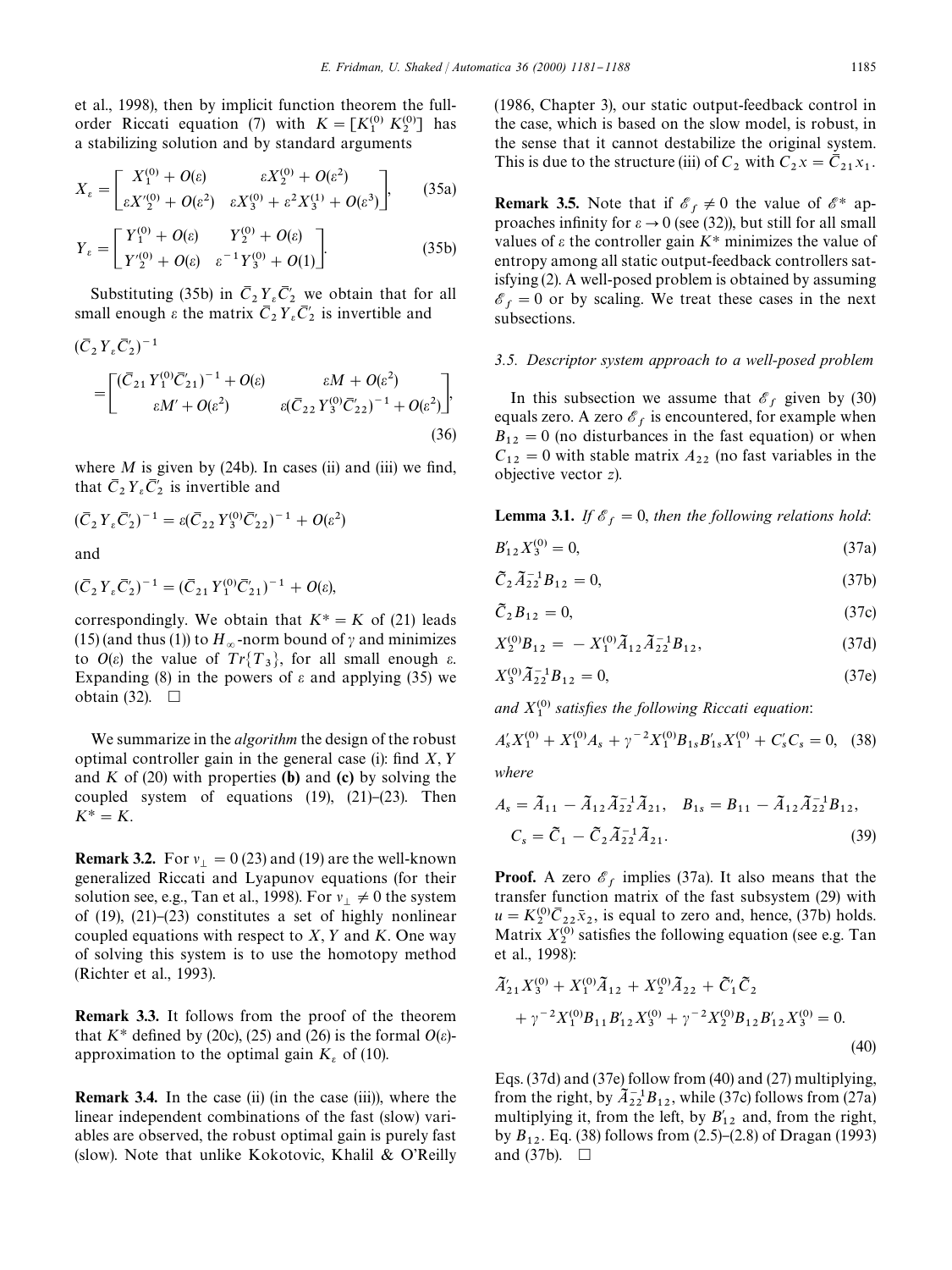We consider the descriptor system (31) that corresponds to (15). The transfer-function matrix  $T_d$  of (31), with  $u = K\overline{C}_2 \overline{x}$ , is given by

$$
T_d = (\bar{C}_1 + D_{12} K \bar{C}_2) [sE - \bar{A} - B_2 K \bar{C}_2]^{-1} B_1
$$
  
=  $\tilde{C} (sE - \tilde{A})^{-1} B_1.$  (41)

We want to choose of all the *K* that satisfy both  $||T_d||_{\infty} < \gamma$  and  $\mathscr{E}_f = 0$ , the one that minimizes the entropy of  $T_d$  given by (4), where  $T_{zw} = T_d$ .

Lemma 3.2. *For the descriptor system of* (31), *with*  $u = B_2 K \overline{C}_2 \overline{x}$  *and*  $\mathscr{E}_f = 0$ , *where*  $\mathscr{E}_f$  *is given by* (30), *the following holds*:

(i) *The transfer-function matrix is given by*

$$
T_d = C_s (sI - A_s)^{-1} B_{1s}.
$$
 (42)

- (ii)  $A_s$  *is stable and*  $||T_d||_{\infty} < \gamma$  *iff there exists a solution*  $X_1^{(0)} \geq 0$  *to the Riccati equation* (38) *such that*  $A_s + \gamma^{-2} B_{1s} B'_{1s} X_1^{(0)}$  *is stable.*
- (iii) *The entropy of the system is given by*

$$
\mathcal{E}_d = Tr{B'_{1s}X_1^{(0)}B_{1s}}.
$$
\n(43)

*This entropy*  $\mathcal{E}_d$  *is*  $O(\varepsilon)$ -*close to the entropy of* (15), *where*  $u = K\overline{C}_2\overline{x}$ .

#### Proof. Denote

$$
N_1 = \begin{bmatrix} I & -\tilde{A}_{12} \tilde{A}_{22}^{-1} \\ 0 & \tilde{A}_{22}^{-1} \end{bmatrix} \text{ and } N_2 = \begin{bmatrix} I & 0 \\ -\tilde{A}_{22}^{-1} \tilde{A}_{21} & I \end{bmatrix}.
$$

Then,

$$
N_1 \tilde{A} N_2 = \begin{bmatrix} A_s & 0 \\ 0 & I \end{bmatrix} \text{ and } N_1 E N_2 = \begin{bmatrix} I & 0 \\ 0 & 0 \end{bmatrix}
$$

and thus

$$
T_d = C_s (sI - A_s)^{-1} B_{1s} - \tilde{C}_2 \tilde{A}_{22}^{-1} B_{12}.
$$
 (44)

Relation (42) follows from (44) and (37b).

Item (i) implies (ii) and (43). It follows from (33) using  $F_{22} = \tilde{A}_{22}$ , that  $X_3^{(1)} = -X_2^{(0)'} \tilde{A}_{12} \tilde{A}_{22}^{-1}$ . The *O*(e)-closeness of  $\mathcal{E}_d$  to the entropy of (15) follows from (32), (43) and (37d).  $\Box$ 

**Remark 3.6.** Note that if  $\tilde{C}_2 \tilde{A}_{22}^{-1} B_{12} \neq 0$  (and thus  $\mathscr{E}_f \neq 0$ , then (44) implies  $\mathscr{E}_d = \infty$  since  $T_d(\infty) \neq 0$ (Mustafa and Glover, 1990).

We obtain the following from the last lemma and Tan et al. (1998):

**Theorem 3.2.** The controller  $u = K^*\bar{C}_2\bar{x}$  that leads to  $\mathscr{E}_f = 0$  achieves a H<sub>∞</sub>-norm bound of  $\gamma$  and minimizes the *entropy of* (31) *iff it is the robust optimal controller for the singularly perturbed system* (15). *This controller is given by Theorem* 3.1.

**Remark 3.7.** If  $B_{12} = 0$ , then only (iii) of Theorem 3.1 may hold (here  $Y_3^{(0)} = 0$ ) and there is a purely-slow gain. If  $C_{12} = 0$  and  $A_{22}$  is stable, then from (i) we obtain  $K_2^{(0)} = 0$  and thus also in this case the gain is purely slow.

#### *3.6. Scaled well-posed problems*

A well-posed problem with a finite entropy for  $\varepsilon \to 0$ can be also obtained by scaling the matrices of the system:

$$
\dot{x}_1 = A_{11}x_1 + A_{12}x_2 + \varepsilon^{\alpha}B_{11}w + B_{21}u,\tag{45a}
$$

$$
\varepsilon \dot{x}_2 = \varepsilon^{\beta} A_{21} x_1 + A_{22} x_2 + \varepsilon^{1/2} B_{12} w + \varepsilon^{\delta} B_{22} u. \tag{45b}
$$

The parameters  $\alpha$ ,  $\beta$ ,  $\delta$  represent the relative size of the small parameters within the system, with respect to the small time constants of the fast subsystem. We multiply  $B_{12}$  by  $\varepsilon^{1/2}$  to obtain a finite and positive value of entropy for  $\varepsilon \to 0$ . For information on scaled LQG problem refer to Kokotovic, Khalil and Reilly (1986) and Saskena and Basar (1986). The results below are obtained by using arguments similar to Theorem 3.1.

In the case of 'uniform scaling', when  $\alpha = \frac{1}{2}$ ,  $\beta = \delta = 0$ and *y* and *z* are non-scaled, we choose the  $H_{\infty}$ -norm bound of  $\varepsilon^{1/2}\gamma$ . For each  $\varepsilon$  we obtain the same equations (7), (9) and (10) as in the case without scaling. Then the optimal robust controller of Theorem 3.1 achieves the  $H_{\infty}$ -norm bound of  $\varepsilon^{1/2}\gamma$  and the minimum value of entropy  $\mathscr{E}_f + O(\varepsilon)$  for all small enough  $\varepsilon$ .

Given  $\gamma > 0$ , consider next the case of  $\alpha = 0$ . The entropy of (45) with  $u = KC_2x$  satisfies relation

$$
\lim_{\varepsilon \to 0} \mathscr{E} = Tr\{B'_{11}X_1^{(0)}B_{11} + B'_{12}X_3^{(0)}B_{12}\}.
$$

A solution to Lyapunov equation (9) has the following form:

$$
Y_{\varepsilon} = \begin{bmatrix} Y_1 & Y_2 \\ Y'_2 & Y_3 \end{bmatrix},
$$

where since  $B_{11}B_{12}' = 0$  and  $B_{12}B_{12}' = 0$ 

$$
\tilde{A}_{11}Y_1 + \tilde{A}_{12}Y_2' + Y_1\tilde{A}_{11}' + Y_2\tilde{A}_{12}' + B_{11}B_{11}' = 0,
$$
  
\n
$$
Y_2 = -Y_1(\tilde{A}_{21}'\tilde{A}_{22}'^{-1}) + O(\epsilon^{1/2}),
$$
  
\n
$$
\tilde{A}_{21}Y_2 + \tilde{A}_{22}Y_3 + Y_2'\tilde{A}_{21}' + Y_3\tilde{A}_{22}' = 0
$$
  
\nwith

$$
\tilde{A}_{11} = A_{11} + A_{12}L + B_{21}K_1^{(0)}\bar{C}_{21},
$$
  
\n
$$
\tilde{A}_{12} = A_{12} + \varepsilon^{\delta}B_{21}K_2^{(0)}\bar{C}_{22},
$$
  
\n
$$
\tilde{A}_{21} = \varepsilon^{\beta}A_{21} + A_{22}L + \varepsilon^{\delta}B_{22}K_1^{(0)}\bar{C}_{21},
$$
  
\n
$$
\tilde{A}_{22} = A_{22} + \varepsilon^{\delta}B_{22}K_2^{(0)}\bar{C}_{22}.
$$

If  $Y_{2|_{\varepsilon}=0}\neq 0$  (it means that  $\beta=0$  or  $\delta=0$  or  $\bar{C}_3\neq 0$ ), then in cases (i) and (ii) all the equations for the zeroapproximations are coupled and there is no slow-fast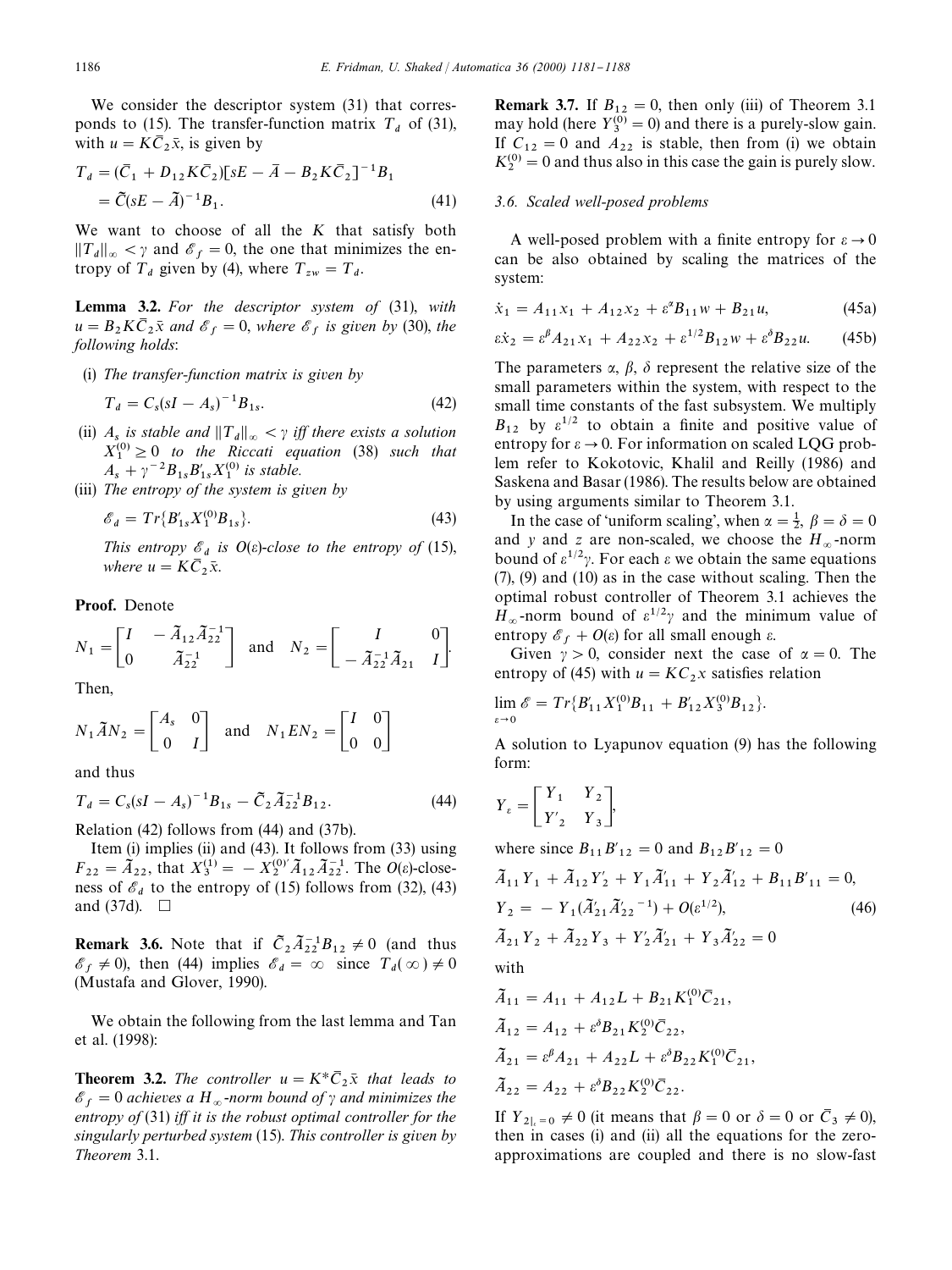decomposition of the problem. Thus, in case (ii)

$$
K^* = K_2^{(0)} = -R^{-1}\{[B'_{21}X_1^{(0)} + B'_{22}X_2^{(0)}]Y_2^{(0)} + B'_{22}X_3^{(0)}Y_3^{(0)}\}\bar{C}'_{22}(\bar{C}_{22}Y_3^{(0)}\bar{C}'_{22})^{-1},
$$

where  $Y_i^{(0)}$  satisfy (46a)–(46c). In case (iii) the optimal controller is the purely slow one of Theorem 3.1, where  $Y_1^{(0)}$  and  $Y_2^{(0)}$  satisfy (46a) and (46b) with  $\varepsilon = 0$ .

If  $\beta = \frac{1}{2}, \delta = \frac{1}{2}$  and  $\overline{C}_3 = 0$ , then both  $X_3^{(0)}$  and  $X_1^{(0)}$  do  $\ln p = \frac{1}{2}$ ,  $o = \frac{1}{2}$  and  $C_3 = 0$ , then both  $A_3$ <sup>3</sup> and  $A_1$ <sup>3</sup> do not depend on  $K_2^{(0)}$ . Assuming that  $A_{22}$  is stable we find that the robust optimal controller gain is purely slow  $K^* = [K_1^{(0)} \; 0]$ , where  $K_1^{(0)}$  is the gain of the minimizing controller  $u = K_1^{(0)} y_s$  for the slow problem

$$
\dot{x}_s = A_{11}x_s + B_{11}w + B_{21}u, \quad y_s = \bar{C}_{21}x_s,
$$
  

$$
z_s = \bar{C}_{11}x_s + D_{12}u.
$$

#### *3.7. Example*

Consider  $(1a)$ – $(1c)$  with the following matrices:

$$
A = \begin{bmatrix} -1 & 0 & 1 \\ 0 & 1 & 2 \\ 1 & 1 & 0 \end{bmatrix}, \qquad B_2 = \begin{bmatrix} 2 \\ 1 \\ 1 \end{bmatrix}, \qquad B_1 = \begin{bmatrix} 1 \\ 1 \\ 3 \end{bmatrix}
$$

$$
C_2 = \begin{bmatrix} 1 & 1 & 0 \\ 0 & 1 & 1 \end{bmatrix}, \qquad C_1 = \begin{bmatrix} 1 & -3 & 1 \\ 0 & 0 & 0 \end{bmatrix}
$$

and  $D_{12} = [0 \ 1]'$ . This is the case of (i), where both  $\bar{C}_{21}$  and  $\bar{C}_{22}$  are full-rank, with singular  $A_{22}$ . From (13) we find that  $L = [0 -1]$ . The fast subproblem in this example is a state-feedback-type  $H_{\infty}$ -control. Choosing  $\gamma = 8.5$ , which is close to the minimum possible value of  $\gamma$  for small values of  $\varepsilon$ , we obtain from (19), (21)–(23)  $K^* = [-1.0688, -0.7153]$ . Applying robust optimal controller  $u = K^*y$ , to (1a)–(1c) and choosing the values of  $\varepsilon$  that are given in Table 1, we find that (7) has a nonnegative stabilizing solution and thus (2) is satisfied. Using the solution of (7) we compute by (8) the resulting values of entropy  $\mathscr{E}^*$  and bring them in Table 1.

For the same value of  $\gamma = 8.5$ , and for each value of  $\varepsilon$  under consideration, we obtain the values of the optimal  $\varepsilon$ -dependent gain  $K_{\varepsilon}$  by solving the full-order Eqs. (9)–(12). We see that for small  $\varepsilon$  the resulting  $K_e = [K_1 \ K_2]$  is close to  $K^*$  (see Table 1). We also compute the corresponding values of  $\mathscr{E}_{\varepsilon}$  using (8). It is seen from Table 1 that  $\mathscr{E}_{\varepsilon}$  is close to  $\mathscr{E}^*$ .

In this example  $\mathcal{E}_f = 9.619 \neq 0$  and therefore  $\mathcal{E}^*$  and  $\mathscr{E}_\varepsilon$  are unbounded for small  $\varepsilon$ . In order to obtain a finite entropy for  $\varepsilon \to 0$  we apply a uniform scaling on the system, where instead of  $B_1$  we take  $\sqrt{\varepsilon} B_1$ . Then choosing an  $H_{\infty}$ -norm bound of  $\sqrt{\varepsilon}$  8.5, we find the same values of  $K^*$  and  $K_e$ . The resulting values of entropy are those given in the Table 1, multiplied now by  $\varepsilon$ . We see that the resulting values of entropy are bounded for small values of  $\varepsilon$  and tend to  $\mathscr{E}_f = 9.619$ .

| ε                                                    | 0.1                                      | 0.01                                       | 0.001                                  | 0.0001                                   |  |
|------------------------------------------------------|------------------------------------------|--------------------------------------------|----------------------------------------|------------------------------------------|--|
| $\mathscr{E}^*$<br>${\mathscr E}_s$<br>$K_{1}$<br>Κ, | 164.3<br>133.2<br>$-1.0946$<br>$-1.6563$ | 1031.6<br>1021.5<br>$-0.5138$<br>$-1.1985$ | 9689<br>9688<br>$-0.6808$<br>$-1.0859$ | 96260<br>96260<br>$-0.7122$<br>$-1.0706$ |  |
|                                                      |                                          |                                            |                                        |                                          |  |

## 4. Conclusions

In the present note we have designed  $\varepsilon$ -independent robust optimal static output-feedback controllers for non-standard singularly perturbed systems that satisfy given  $H_{\infty}$ -norm performance bounds and also minimize the entropy at  $s = \infty$ . Our method is based on solving a generalized Riccati equation coupled via a projection with a generalized Lyapunov equation. Our solution yields a minimum value of the entropy which becomes unbounded when  $\varepsilon$  tends to zero. A well-posed problem with a finite value of entropy for  $\varepsilon \to 0$  is obtained either when the entropy of the fast subproblem is zero or when the matrices of the system are scaled.

#### References

- Doyle, J., Glover, K., Khargonekar, P., & Francis, B. (1989). State-space solutions to standard  $H_2$  and  $H_{\infty}$  control problems. *IEEE Transactions on Automatic Control, AC-34, 831-846.*
- Dragan, V. (1993). Asymptotic expansions for game-theoretic Riccati equations and stabilization with disturbance attenuation for singularly perturbed systems. *Systems & Control Letters*, *20*, 355-463.
- Khalil, H. (1989). Feedback control of nonstandard singularly perturbed systems. *IEEE Transactions on Automatic Control*, *AC-34*, 1052-1060.
- Khalil, H., & Chen, F. (1992).  $H_{\infty}$  control of two-time-scale systems. *Systems Control Letters*, 19, 35-42.
- Kokotovic, P., Khalil, H., & O'Reilly, J. (1986). *Singular perturbation methods in control: analysis and design*. New York: Academic Press.
- Mustafa, D., & Glover, K. (1990). *Minimum entropy <sup>H</sup>*<sup>=</sup> *control,* Lecture notes in control and information sciences, vol. 146. Berlin: Springer.
- Pan, Z., & Basar, T. (1993). *H*<sup>®</sup>-optimal control for singularly perturbed systems. Part I: perfect state measurements. *Automatica*, 29, 401-424.
- Pan, Z., & Basar, T. (1994). *H*<sup>o</sup>-optimal control for singularly perturbed systems. Part II: Imperfect state measurements. *IEEE Transactions on Automatic Control, AC-39, 280-299.*
- Richter, S., Hodel, A. S., & Pruett, P. (1993). Homotopy methods for the solution of general modified algebraic Riccati equations. *IEE proceedings Part* - *D*, 140, 449-459.
- Saskena, V., & Basar, T. (1986). Multimodeling, singular perturbations, and stochastic decision problems. *Advances in control and dynamic systems* (Leondes, C.) vol. XXII (pp. 1-68). New York, NY: Academic Press.
- Stoorvogel, A. (1991). The singular minimum entropy  $H_{\infty}$  control problem. *Systems* & *Control Letters*, 16, 911-922.
- Tan, W., Leung, T., & Tu, Q. (1998).  $H_{\infty}$  control for singularly perturbed systems. *Automatica*, 34, 255-260.

| ×<br>٠<br>۰.<br>× |
|-------------------|
|-------------------|